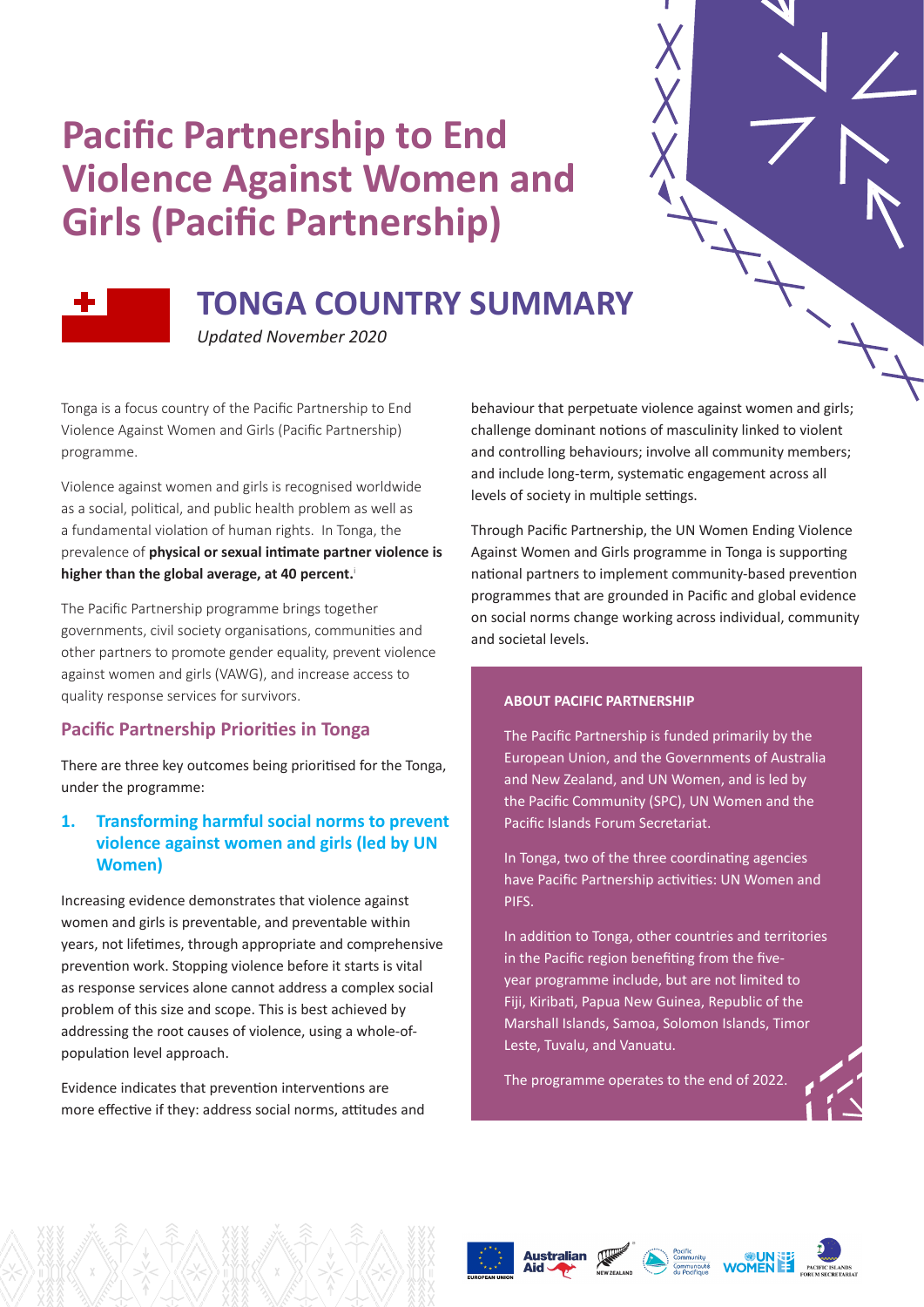

## **2020-2021 prevention initiatives supported by UN Women include:**

**Using a whole-of-government and community approach to prevent VAWG**

- **• 'Supporting the Women's Affairs and Gender Equality Division (WAGED) Division with capacity strengthening through national convenings on best practice and evidence-informed interventions** and strategies to effectively mobilise communities to transform harmful attitudes, beliefs and norms regarding the acceptability of violence against women and girls. In addition, **supporting the development of Tonga's National Action Plan (NAP) to Prevent Violence Against Women and Girls** which will be a whole-of-government and whole-of-community, evidencebased, measurable, inclusive plan with an emphasis on stopping violence before it starts.
- **• Shifting the Narrative: Changing Mind Sets and Attitudes' by the Women and Children Crisis Centre (WCCC) Tonga:**  This new project launched in 2020 is part of WCCC's broader ongoing national programme that has been funded primarily by the Government of Australia's Government aid programme. Under this new partnership with UN Women, through Pacific Partnership, the WCCC's national programme is explicitly focusing on:
	- » **Empowering and building the skills of young girls and boys to prevent violence against women and girls**  through respectful and equal relationships initiatives that address the harmful social norms and rigid gender stereotypes.
	- » **Engaging men in violence prevention through a male advocacy model** that aims to change social norms and harmful attitudes and behaviours that harm women and children in Tonga.
	- » **Trialling and testing innovative national media and behaviour change communication strategies and approaches** to engage everyone in the general population to prevent violence against women and girls through radio and television programmes; storytelling through social media and online platforms; public talanoa sessions; podcasts designed to spark public dialogue, whilst promoting key messages on gender equality and equal power relations.
- » **Lobbying and advocating key decision makers on the rights of women and children and practices and policies to address sexual harassment** through initiatives with the police, government and key line ministries, such as health, police, justice, and education.
- » **Promoting a comprehensive approach to prevention through a national focus on both prevention and response** whilst adhering to a women and children human rights framework in all strategies and activities.

## **Using a whole-of-community approach to prevent VAWG through sports**

- **• 'Front Row Against Violence' project to prevent violence against women and girls through youth and sports by Talita Project:** This project focuses on addressing the needs of particular vulnerable groups: youth, including youth outside formal education in Tonga through youth and sports initiatives to encourage a positive shift in social norms. This is a strategic intervention as Tonga has a young population, with a median age of 22 years, and 39 percent are aged 15 years and younger. Adolescents, and young girls in particular, are a vulnerable age group to violence, and educating and informing this age group can equip them for the future on safe, healthy and respectful relationships. Through this intervention Talitha is trialling several new youth and sports approaches, including:
	- » **Youth-led activism in which young girls and boys** aged 14-18 years old are empowered to become leaders and promote healthy, respectful and safe relationships in their schools and community; and
	- » **Supporting young women and girls to have safe and equitable access to the sport of rugby** in nongovernment schools and clubs, and to increase their leadership roles in sports decision-making bodies.

These and other activities aim to equip key individuals involved in rugby, with the skills and knowledge needed to encourage equal access to sport for both girls and boys, and to contribute to the longer term aim of leveraging sport to help prevent violence against women and girls in the community.





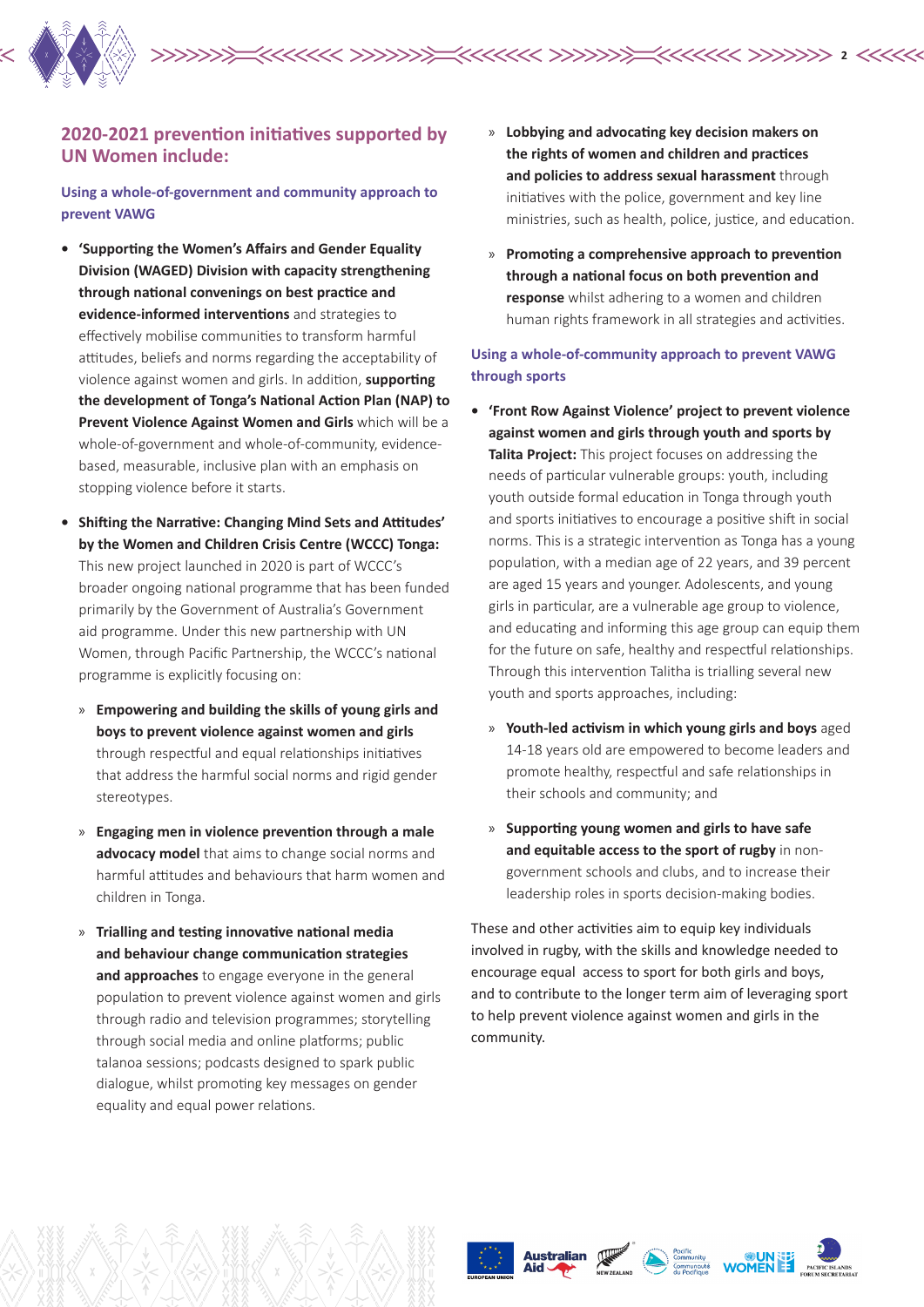

## **Using a whole-of-community, nation and region approach to prevent VAWG through faith**

- **• Pacific regional faith-based approach to end VAWG:**  Partnering with the Pacific Conference of Churches (PCC) on the *'Just and Safe Pacific Communities of Women and Men'*  programme which aims to contribute to the attainment of safe, inclusive and violence free faith communities in the Pacific **and in Tonga**, by preventing and responding to violence against women and girls, using strategic, collaborative and innovative approaches with religious leaders and faith communities across 18 Pacific Islands. The programme is advancing a faith-based approach tailored to Pacific faith culture and context to address violence against women and girls at regional and national levels through PCC's 31 Member Christian Churches and 9 council of Churches across the region, **including the Tonga National Council of Churches.** This includes a **regional mapping of faith-based responses to VAWG**, gender equality and child protection **(with Tonga as a focus country)**; establishing systems for Tonga Member Churches to monitor and report on performance of their commitments to ending violence against women and girls; development and implementation of a Safe Church Policy (Zero Tolerance of VAWC in Church Communities) and Code of Conduct; and the development and roll out of a Pacific regional faith-based strategy to ending violence against women and girls.
- **• Supporting Tonga's faith leaders to address violence against women and girls:** Supporting faith leaders advocacy initiatives to stop violence against women and girls with the **Tonga National Council of Churches** through the PCC regional One Voice Break the Silence Sunday multimedia campaign. This national campaign in Tonga features faith-based leaders of different denominations advocating for healthy families and communities and the prevention of violence against women and girls by delivering strong messages to faith communities on the necessity of education, attention and response to stop violence against women and girls.

## **Strengthening evidence to prevent violence against women and girls in the Pacific**

**• Community of Practice to promote knowledge sharing and coordination:** Linking Tongan partners to a Pacific regional Community of Practice to strengthen coordination and build a collaborative and supportive communities of practice across the region, in partnership with other key agencies and networks working in this space. This supports and encourages knowledge sharing of social norms and primary prevention programming, including 'what works' to end violence against women and girls in Tonga and the Pacific.

#### **Capacity strengthening and technical support**

**3**

**• The UN Women Ending Violence Against Women and Girls Technical Hub provides wraparound technical support to national and regional partners in Tonga** to ensure the highest quality programming; increased understanding of evidence-based approaches to prevention informed by Pacific and global evidence and practice; and the development of a sustainable cadre of experts on violence against women and girls prevention and response in Tonga and the Pacific region.

## **2. Improving access to quality, essential services for survivors of gender-based violence (led by UN Women)**

The Pacific Partnership has a key focus on 'survivor-centred' approaches ensuring survivors of gender-based violence can access quality response and support services. Under this area of work, UN Women will provide technical support and funding as required, and in coordination with the Ministry of Internal Affairs (MIA), Women's Affairs and Gender Equality Division (WAGED) and the Families Free of Violence (FFOV) programme, to improve the overall governance and coordination of essential services (health, police and justice, and social services). This will involve work with government ministries and local frontline service providers to improve access to, and quality of, social services for survivors, which includes supporting innovative models to better reach women and girls in remote and low-access locations.

#### **2020-2021 initiatives supported by UN Women include:**

#### **Supporting national coordination mechanisms**

• Providing technical support to the WAGED, in partnership with FFOV, to strengthen multi-sectoral service delivery coordination, including developing national Standard Operating Procedures (SOPs) and referral pathways to guide gender-based violence response. The national process will involve civil society and government organisations – across all sectors from health, to justice and police – developing and agreeing on referral pathways and procedures to streamline the assistance being provided to gender-based violence survivors to support them to access timely and quality services.

Australian Wellington Community WOMEN PLANES